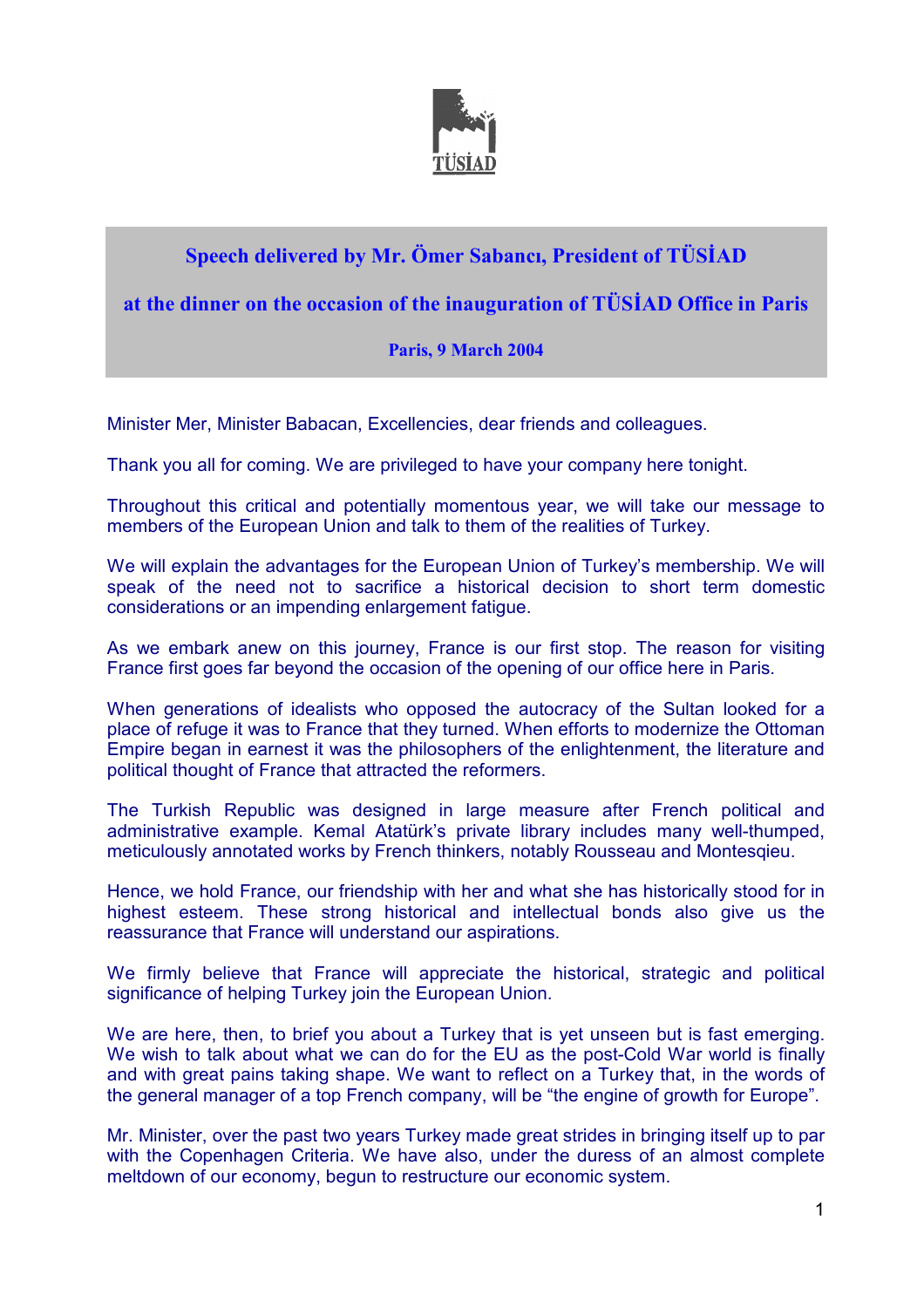

Since the devastating crisis of 2001 the Turkish society made great sacrifices. We did indeed, all of us, bite the bullet.

With the guidance of a program supported by the IMF and then admirably managed by Minister Babacan we have finally reached calm waters. From now on, the Maastricht criteria and the Lisbon Strategy of the European Union are also our main guidelines.

As of this month the rate of inflation dropped to single digit levels, a feast forgotten for over a generation. Growth has been restored to the economy even if employment figures have not yet caught up with the rebound. Interest rates are at their lowest since a quarter century ago and budgetary discipline has been mostly restored. Turkish companies are emerging as world-class competitors in sophisticated industrial products.

We are yet to restructure our expenditures, move ahead with privatization, formalize the informal economy and broaden our tax base. Administrative reform is an absolute must and work on it has already begun. We are confident that these goals are achievable and they will be attained.

These are issues that are dear to us at TÜSİAD. But as importantly perhaps is our commitment to bring Turkey's economy to the standards of most competitive countries in terms of its technological sophistication.

With the start of the negotiations early next year, we expect an influx of foreign direct investment. This should enhance the intensification of economic activities in our country. Our economic dynamism is helping the economies of neighboring countries. We expect Armenia to soon join Syria, Iraq, Georgia, Russia, Iran and other regional countries as a viable trade partner of Turkey when the border is opened.

By the beginning of the next decade Turkey will be an energy corridor as gas and oil pipelines cross the country north to south and east to west. The European Union would be one of the beneficiaries of such a development since these multiple pipelines will enable it diversify its sources of energy.

Distinguished guests, at TÜSİAD we worked hard and long for Turkey's democratization. We have taken risks, staked our reputation and pushed our democratic agenda relentlessly. The legal aspects of the reforms are almost completed. Implementation is our real challenge and it is already gaining pace.

We are the watchdogs of the reform process. We will not let it fail. Moreover we have no doubts in our minds that our current government is fully committed to the membership agenda. This agenda includes the supremacy of civilian authority as well. What we ask from our partners in the EU is encouragement and a fair assessment when December arrives. Turkey is ready for the process of negotiations, which we know will take several years to successfully conclude.

By that European Council, Turkey will have done its part in securing a Cyprus resolution. We hope that our Greek counterparts, particularly in the island, will do the same.